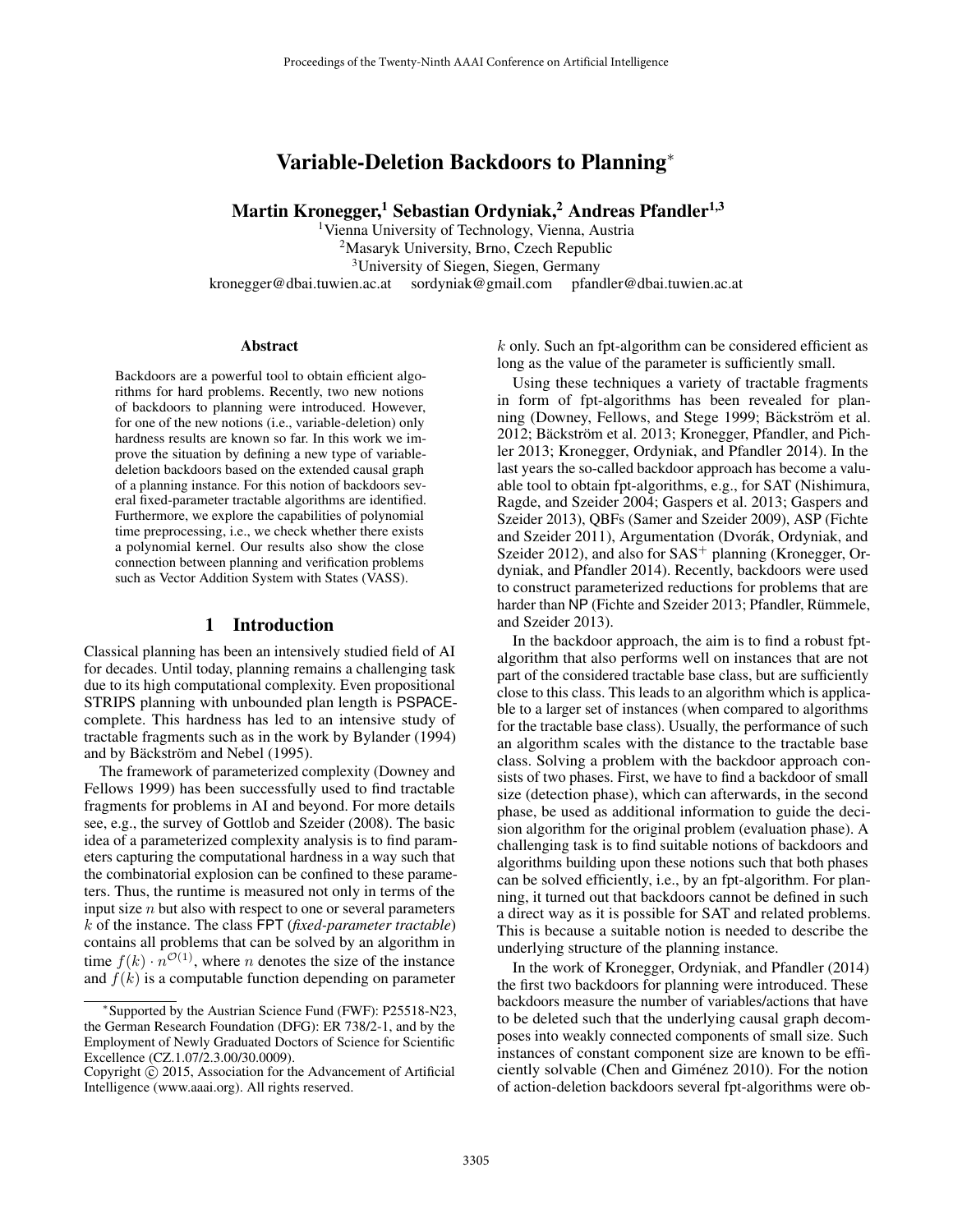tained. Among these results is also the first fpt-algorithm for planning with unbounded plan length that limits neither the number of variables or actions in the instance. Unfortunately, for variable-deletion backdoors only parameterized intractability results were shown (W[1]-hardness, to be more precise). Finding fpt-algorithms also for backdoors based on variable-deletion would, however, be very desirable since there are instances for which the notion of deleting variables is stronger than deleting actions.

#### Main contributions

- We introduce a new type of a variable-deletion backdoors based on the underlying extended causal graph. This new type of backdoor leads to three fpt-algorithms for planning, i.e., fpt-algorithms both for the detection and evaluation problem. We complement these results by showing parameterized intractability for several evaluation problems.
- In our results we show the close connection between planning and verification problems, as we build upon Vector Addition Systems with States (VASS), a formalism strongly related to Petri-nets, to obtain fpt-results for planning.
- We present efficient preprocessing algorithms, polynomial kernels to be more precise, for the detection problems and rule out their existence for the evaluation problems.

#### 2 Preliminaries

We assume the reader to be familiar with the basics of complexity theory and planning.

Parameterized Complexity. In parameterized algorithmics (Downey and Fellows 1999; Flum and Grohe 2006; Niedermeier 2006; Downey and Fellows 2013) the runtime of an algorithm is studied with respect to a parameter  $k \in \mathbb{N}$ and input size n. The most favorable class is FPT (*fixedparameter tractable*) which contains all problems that can be decided by an algorithm running in time  $f(k) \cdot n^{\mathcal{O}(1)}$ , where  $f$  is a computable function. We call such an algorithm fixedparameter tractable (fpt). Formally, a *parameterized problem* is a subset of  $\Sigma^* \times \overline{\mathbb{N}}$ , where  $\Sigma$  is the input alphabet. Let  $L_1 \subseteq \Sigma_1^* \times \mathbb{N}$  and  $L_2 \subseteq \Sigma_2^* \times \mathbb{N}$  be parameterized problems. A *parameterized reduction* (or fpt-reduction) from  $L_1$  to  $L_2$ is a mapping  $P : \Sigma_1^* \times \mathbb{N} \to \Sigma_2^* \times \mathbb{N}$  such that (i)  $(x, k) \in L_1$ iff  $P(x, k) \in L_2$ , (ii) the mapping can be computed by an fptalgorithm w.r.t. parameter  $k$ , and (iii) there is a computable function g such that  $k' \leq g(k)$ , where  $(x', k') = P(x, k)$ .

The class W[1] captures parameterized intractability and contains all problems that are fpt-reducible to INDEPENDENT SET when parameterized by the size of the solution. The class paraNP (Flum and Grohe 2003) is defined as the class of problems that are solvable by a non-deterministic Turing machine in fpt-time. In our paraNP-hardness proofs, we will make use of the following characterization of paraNPhardness given by Flum and Grohe (2006), Theorem 2.14: any parameterized problem that remains NP-hard when the parameter is set to some constant is paraNP-hard. The following relations between the parameterized complexity classes hold: FPT  $\subseteq W[1] \subseteq XP$ , where the class XP contains all problems solvable in time  $\mathcal{O}(n^{f(k)})$  for a computable function f. Showing  $W[1]$ -hardness for a problem rules out the

existence of an fpt-algorithm under the usual complexity theoretic assumption FPT  $\neq W[1]$ .

Closely related to the search for fpt-algorithms is the search for efficient preprocessing techniques. A *kernelization* algorithm transforms in polynomial time a problem instance  $(x, k)$  of a parameterized problem L into an instance  $(x', k')$ of L such that (i)  $(x, k) \in L$  iff  $(x', k') \in L$ , (ii)  $k' \le f(k)$ , and (iii) the size of  $x'$  can be bounded above by  $g(k)$ , for functions  $f$  and  $g$  depending only on  $k$ . It is easy to show that a parameterized problem is in FPT if and only if there is kernelization algorithm. A *polynomial kernel* is a kernel whose size can be bounded by a polynomial in the parameter.

**Planning.** Let  $V = \{v_1, \ldots, v_n\}$  be a finite set of *variables* over a finite *domain* D and let  $D^+ = D \cup \{u\}$ , where **u** is a special "undefined" value not present in  $D$ . Then  $D<sup>n</sup>$  is the set of *total states* and  $(D^+)^n$  is the set of *partial states* over V and D. Clearly,  $D^n \subseteq (D^+)^n$ . The value of a variable v in a state  $s \in (D^+)^n$  is denoted by  $s[v]$  and the projection of a state s to a set of variables  $V' \subseteq V$  is denoted by  $s[V']$ . A *SAS<sup>+</sup> instance* is a tuple  $\mathbb{P} = \langle V, D, A, I, G \rangle$  where V is a set of variables, D is a domain, A is a set of *actions*,  $I \in D^n$ is the *initial state* and  $G \in (D^+)^n$  is the (partial) *goal state*. Each action  $a \in A$  has a *precondition*  $\text{pre}(a) \in (D^+)^n$ and an *effect*  $\operatorname{eff}(a) \in (D^+)^n$ . We will frequently use the convention that a variable has value u in a precondition/effect unless a value is explicitly specified. Let  $a \in A$  and  $s \in D^n$ . Then *a* is *valid in s* if for all  $v \in V$ , either  $pre(a)[v] = s[v]$ or  $pre(a)[v] = u$ . Furthermore, the *result of a in s* is a state  $t \in D^n$  defined such that for all  $v \in V$ ,  $t[v] = \text{eff}(a)[v]$ if eff(a)[v]  $\neq$  **u** and  $t[v] = s[v]$  otherwise. We denote by  $V(\mathbb{P})$ ,  $A(\mathbb{P})$  the set V and A, respectively. Let  $s_0, s_\ell \in D^n$ and let  $\omega = \langle a_1, \ldots, a_\ell \rangle$  be a sequence of actions (of length  $\ell$ ). Then  $\omega$  is a *plan from*  $s_0$  *to*  $s_\ell$  if either (i)  $\omega = \langle \rangle$  and  $\ell = 0$ , or (ii) there are states  $s_1, \ldots, s_{\ell-1} \in D^n$  such that for all  $1 \leq i \leq \ell$ ,  $a_i$  is valid in  $s_{i-1}$  and  $s_i$  is the result of  $a_i$  in  $s_{i-1}$ . A state  $s \in D^n$  is a *goal state* if for all  $v \in V$ , either  $G[v] = s[v]$  or  $G[v] = u$ . An action sequence  $\omega$  is a *plan for*  $\mathbb P$  if  $\omega$  is a plan from *I* to some goal state. We will study backdoors for the following problems:

Given a SAS<sup>+</sup> instance  $\mathbb P$  and a positive integer k the problem BOUNDED  $SAS^+$  PLANNING is parameterized by k and asks whether  $\mathbb P$  has a plan of length at most k. The problem  $SAS<sup>+</sup>$  PLANNING is defined analogously without a bound on the plan length  $k$ .

Let  $\mathbb{P} = \langle V, D, A, I, G \rangle$  be a SAS<sup>+</sup> instance,  $V' \subseteq V$ . Then we denote by  $\mathbb{P}[V']$  the SAS<sup>+</sup> instance  $\langle V', D_r, A_r, I_r, G_r \rangle$ , where  $D_r$  is the restriction of D to the domains of the variables in  $V'$ ,  $A_r$  are the actions in A whose preconditions and effects are restricted to the variables in  $V'$ , and  $I_r$  and  $G_r$  are the restriction of I and G to the variables in V'. We denote by  $\mathbb{P}(V')$  the SAS<sup>+</sup> instance obtained from  $\mathbb{P}[V']$  after deleting all actions that correspond to actions in P with at least one precondition or effect on a variable in  $V \setminus V'$ . We write  $\mathbb{P} \setminus V'$  for the instance  $\mathbb{P}[V \setminus V']$ .

Vector Addition System with States. Let  $d \in \mathbb{N}$ ,  $u \in \mathbb{Z}^d$ , and  $i \in \{1, \ldots, d\}$ . We denote by  $u[i]$  the value of the *i*-th entry (component) of u and by  $||u||$  the maximum absolute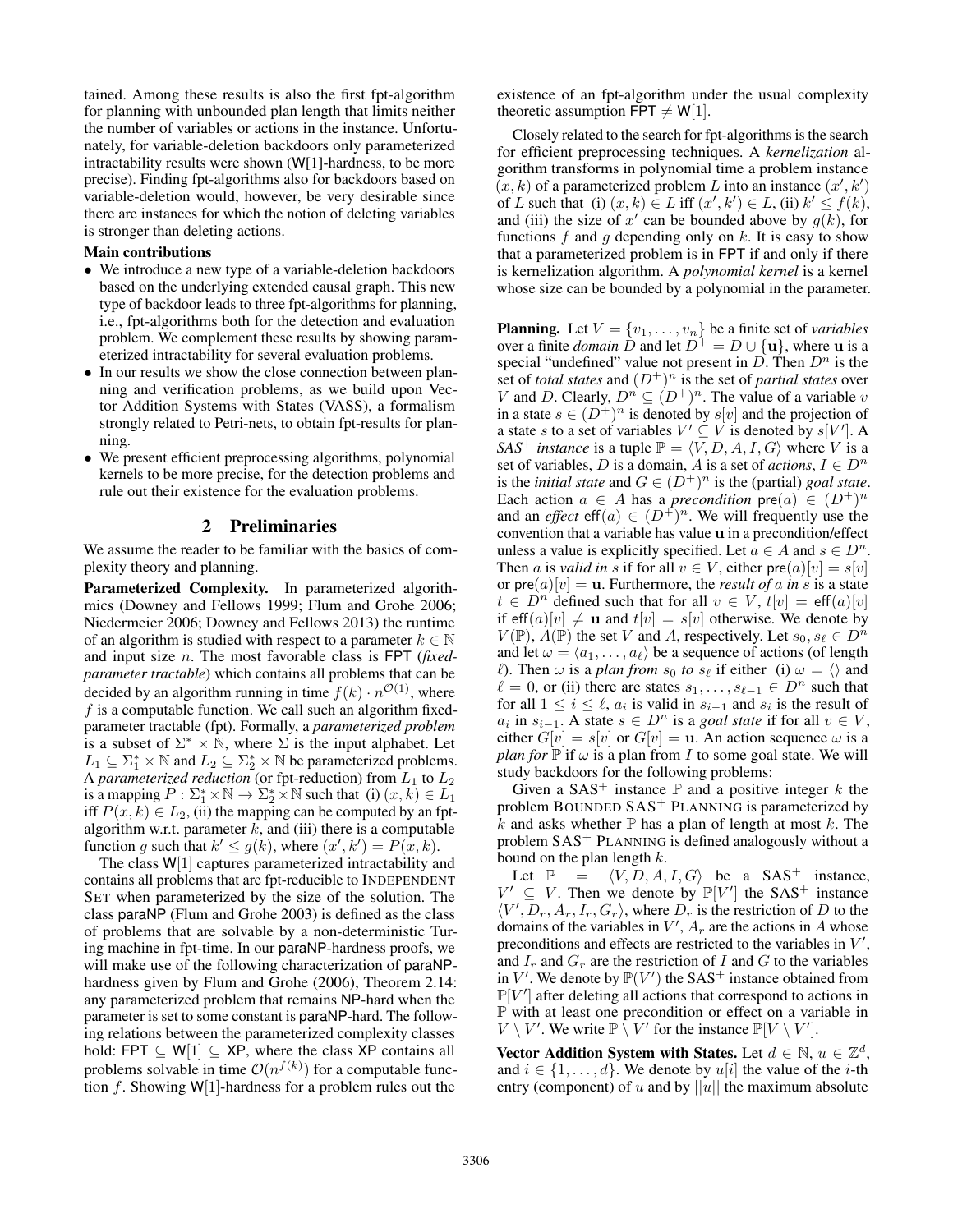value of any entry of u, i.e.,  $||u|| = \max_{1 \leq i \leq d} |u[i]|$ . We also denote by  $u + v$ ,  $u - v$ , and  $u \leq v$  the componentwise summation, subtraction, and comparison of  $u$  and  $v$ , respectively. A d-VASS V is a pair  $\langle \overline{Q}, \Delta \rangle$ , where Q is a non-empty finite set of *control points* and  $\Delta \subseteq Q \times \mathbb{Z}^d \times$ Q is a finite set of *transitions*. A V-state s is a pair  $\langle q, v \rangle$ , where  $q \in Q$  and  $v \in \mathbb{N}^d$ . We denote by  $||s||$  the value  $||v||$ . A *run* in V is a sequence  $\langle \langle q_1, v_1 \rangle, \ldots, \langle q_n, v_n \rangle \rangle$  of  $\overline{V}$ -states such that for every *i* with 1 ≤ *i* < *n*,  $\overline{\Delta}$  contains a transition  $\langle q_i, v, q_{i+1} \rangle$  with  $v_{i+1} = v_i + v$ . We say that a V-state  $s_G = \langle q_G, v_G \rangle$  is *coverable* by a V-state  $s_I$  =  $\langle q_I, v_I \rangle$  in V if there is a *covering* of  $s_G$  from  $s_I$  in V, i.e., a run  $R = \langle \langle q_0, v_0 \rangle, \ldots, \langle q_n, v_n \rangle \rangle$  in  $V$  such that  $q_0 = q_I$ ,  $v_0 = v_I, q_n = q_G$ , and  $v_n \ge v_G$ . We denote by  $||\Delta||$  the maximum  $||v||$  over all  $v \in \mathbb{Z}^d$  such that  $\langle q, v, q' \rangle \in \Delta$  for some  $q, q' \in Q$ .

Theorem 1 (Bozzelli and Ganty (2011), Theorem 1). *Let*  $\mathbb{V} = \langle Q, \Delta \rangle$  *be a d-VASS and s<sub>I</sub> and s<sub>G</sub> <i>be two*  $\nabla$ -states. If  $s_G$  is coverable from  $s_I$  in  $\nabla$ , then there *is a covering of*  $s_G$  *from*  $s_I$  *in*  $\mathbb{V}$  *of length at most*  $(|Q| \cdot (||\Delta|| + ||s_G|| + 2))^{(3d)!+1}.$ 

# 3 A New Type of Backdoors

The backdoor approach is a powerful tool to obtain fptalgorithms for hard problems. This approach comprises two phases: In the first phase, the *detection phase*, one needs to find a certain set, the *backdoor*, whose size is used to measure the distance of a given instance to a *tractable base class*. After that, in the second phase, which is called the *evaluation phase*, the additional information stored in the backdoor set is used to solve the problem efficiently. The runtime of the evaluation phase usually depends exponentially on the size of the given backdoor. Still, we can consider the algorithm to be efficient as long as the backdoor is reasonably small. Therefore, the size of the backdoor set is usually considered as a parameter. In particular, if detection and evaluation are both fpt, this yields an fpt-algorithm for the whole problem.

Recently, for  $SAS<sup>+</sup>$  PLANNING the first two notions of backdoors were introduced (Kronegger, Ordyniak, and Pfandler 2014), where the so-called *causal graph* (Knoblock 1994; Brafman and Domshlak 2006; Chen and Giménez 2010; Bäckström and Jonsson 2013) is used to capture the structure of the instance. The considered base class contains all instances for which the size of the largest weakly-connected component of the underlying causal graph is bounded by a constant c. For this base class,  $SAS<sup>+</sup> PLANNING$  is solvable in polynomial time (Chen and Giménez 2010).

Kronegger, Ordyniak, and Pfandler (2014) considered two types of backdoors: action-deletion and variable-deletion backdoors. While for both types detection is fpt, the complexity of evaluation varies among these two types. For the former type several fpt-algorithms were found. In contrast, for the latter type only W[1]-hardness results were shown that rule out the existence of an fpt-algorithm under the usual assumptions. Having fpt-algorithms for variable-deletion backdoors would, however, be beneficial as variable-deletion can be stronger than action-deletion. This is because, deleting a single, central variable can have the same effect as deleting a

large set of actions, which can result in a notably smaller backdoor.

The goal of this work is to find an improved type of variable-deletion backdoors, for which detection remains fpt and for which evaluation becomes fpt. To this end, we introduce the *extended causal graph*  $\mathcal{G}_E(\mathbb{P})$  of a SAS<sup>+</sup> instance  $\mathbb{P} = \langle V, D, A, I, G \rangle$ .  $\mathcal{G}_E(\mathbb{P})$  is a directed graph with vertices V that contains an arc  $(v, v')$ , for distinct  $v, v' \in V$ , if there is an action  $a \in A$  with (i)  $\text{pre}(a)[v] \neq u$  and  $pre(a)[v'] \neq u$ , or (ii)  $pre(a)[v] \neq u$  and  $\overline{eff(a)}[v'] \neq u$ , or (iii)  $\text{eff}(a)[v] \neq \mathbf{u}$  and  $\text{eff}(a)[v'] \neq \mathbf{u}$ . With cc-size(*G*) we denote the largest weakly connected component of a digraph G. We remark that the notion of the causal graph of  $\mathbb{P}$ , denoted by  $\mathcal{G}_{\mathcal{C}}(\mathbb{P})$ , is similar to the definition above, with the difference that it does not add an edge between variables appearing in the precondition of an action. Therefore, the extended causal graph is more restrictive and hence the tractable fragment mentioned above immediately carries over to the extended causal graph. Furthermore, as studied by Kronegger, Ordyniak, and Pfandler (2014), this base class can also be used for BOUNDED SAS<sup>+</sup> PLANNING.

In this work, we consider variable-deletion backdoors on the extended causal graph together with four different settings of planning. We study the  $SAS<sup>+</sup>$  PLANNING and the BOUNDED SAS<sup>+</sup> PLANNING problem in case of a bounded or unbounded domain of the variables, as well as, novel backdoor specific restrictions, such as, instances that do not contain "mixed actions" (i.e., actions having effects both on the backdoor set and at least one component). In our analysis, we present fpt-algorithms, and hardness results for the classes W[1] and paraNP. If a problem is known to be fpt, the next challenge is to find (or rule out the existence of) a method for efficient preprocessing, i.e., a polynomial kernel. Of course this is the most desirable result, as this yields a versatile polynomial time algorithm that produces a small, equivalent instance, which can in turn be processed by any algorithm for the problem. The results obtained in this work are juxtaposed with known results from the literature (Kronegger, Ordyniak, and Pfandler 2014) in Table 1. Due to space limitations several proof details had to be omitted. The proofs for results marked with ∗ are provided in the supplementary material (Kronegger, Ordyniak, and Pfandler 2015).

#### 3.1 Detection

As a first step, we show that detection of our new type of backdoors remains fpt as it was for the version defined over the causal graph. Actually, we prove a stronger result, namely, that there exists a polynomial kernel for the detection problem. This is good news as this lets hope for very efficient detection algorithms. We consider the following problem:

| C-EXTENDED CAUSAL DETECTION [VARIABLES] |                                                                                    |  |
|-----------------------------------------|------------------------------------------------------------------------------------|--|
|                                         | <i>Instance:</i> A SAS <sup>+</sup> instance $\mathbb P$ and a positive integer k. |  |
| Parameter: k                            |                                                                                    |  |
|                                         | <i>Question:</i> Is there a set S of at most k variables of $\mathbb P$            |  |
|                                         | such that cc-size( $\mathcal{G}_E(\mathbb{P}\setminus S)$ ) $\leq c$ ?             |  |

Throughout the paper, we abbreviate  $c$ -EXTENDED CAUSAL DETECTION[VARIABLES] with c-DET.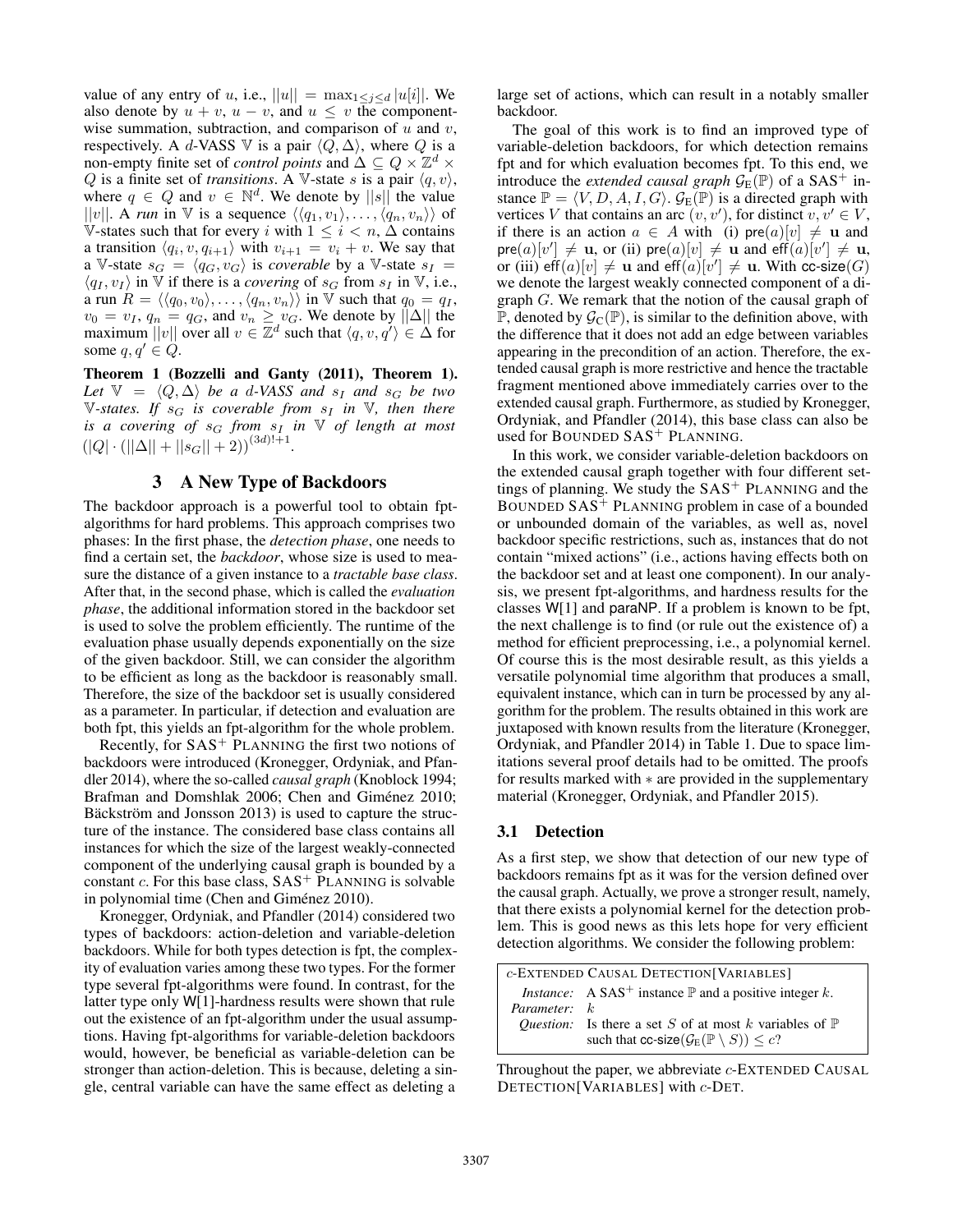|                                                                 |           | Detection        | Evaluation             |                                                               |
|-----------------------------------------------------------------|-----------|------------------|------------------------|---------------------------------------------------------------|
| Setting                                                         | Domain    |                  |                        | (un)bounded plan len. bounded plan len. unbounded plan length |
| variable-del. in $\mathcal{G}_{C}$ (un)bounded in FPT $\dagger$ |           |                  | $W[1]$ -hard $\dagger$ | $W[1]$ -hard $\dagger$                                        |
| action-del. in $\mathcal{G}_C$                                  | bounded   | in FPT $\dagger$ | in FPT $\dagger$       | $\ln$ FPT $\dagger$                                           |
|                                                                 | unbounded | in FPT $\dagger$ | in FPT $\dagger$       | paraNP-hard †                                                 |
| variable-deletion<br>in $\mathcal{G}_E$                         |           | in FPT and       | in FPT $(Thm. 8)$      | sog: in FPT $(Cor. 13)$ and npk $(Thm. 16)$                   |
|                                                                 | bounded   | $pk$ (Thm. 3)    | and                    | nma: in FPT (Thm. 15) and npk (Thm. 16)                       |
|                                                                 |           |                  | $npk$ (Thm. 16)        | in general: in XP (Thm. 10) and npk (Thm. 16)                 |
|                                                                 | unbounded | in FPT and       | $W[1]$ -hard and       | $paraNP-hard$ (Thm. 4)                                        |
|                                                                 |           | $pk$ (Thm. 3)    | in $XP$ (Thm. 5)       |                                                               |

Table 1: Complexity map. Results marked with † are shown in (Kronegger, Ordyniak, and Pfandler 2014). We use the abbreviation (n)pk for "(no) polynomial kernel", sog for "additionally parameterized by the size of the goal" and nma for "no mixed actions".

Before we start with our parameterized analysis we need to show that the detection problem is NP-hard. Inspecting the NP-hardness proof for variable-deletion backdoors based on the causal graph (Kronegger, Ordyniak, and Pfandler 2014, Theorem 2), we observe that the construction does not use preconditions in the actions. Thus, the result carries over to backdoors based on the extended causal graph.

Corollary 2. c*-*DET *is* NP*-hard even for planning instances with bounded domain.*

In the next result we show that the detection problem is not only fpt when parameterized by the size of the backdoor but also admits a polynomial kernel.

Theorem 3. c*-*DET *admits a polynomial kernel of size at most*  $\mathcal{O}((k + k(k + c)c)^2)$  *and hence is fpt.* 

*Proof.* Let  $\langle \mathbb{P}, k \rangle$  be an instance of c-DET over variables  $V = V(\mathbb{P})$ . We can construct  $\mathcal{G}_{E}(\mathbb{P})$  in polynomial time.

W.l.o.g. we can assume that  $\mathcal{G}_E(\mathbb{P})$  is weakly connected, otherwise a deletion set for  $\mathcal{G}_E(\mathbb{P})$  can be obtained as the union of deletion sets for every component of  $\mathcal{G}_E(\mathbb{P})$ . Furthermore, we can assume that the degree of every vertex of  $\mathcal{G}_E(\mathbb{P})$ is at most  $k + c$ . Assume that this is not the case, i.e., there is a vertex v of  $\mathcal{G}_E(\mathbb{P})$  with more than  $k + c$  neighbors. Then  $v$  has to be contained in the deletion set, because otherwise the deletion set would have to contain more than  $k$  of its neighbors. Consequently,  $\langle \mathbb{P} \setminus \{v\}, k-1 \rangle$  is equivalent to  $\langle \mathbb{P}, k \rangle$ . We now show that if  $\langle \mathbb{P}, k \rangle$  is a YES-instance, then P can have at most  $k + k(k + c)c$  variables. So assume that  $\langle \mathbb{P}, k \rangle$  is a YES-instance and let S be a deletion set of size at most k witnessing this. Because every vertex in S has at most  $k + c$  neighbors and  $\mathcal{G}_E(\mathbb{P})$  is connected, we obtain that  $\mathcal{G}_E(\mathbb{P}) \setminus S$  has at most  $k(k+c)$  components and hence  $\langle \mathbb{P}, k \rangle$ has at most  $k + k(k + c)c$  variables. Thus, we can transform  $\langle \mathbb{P}, k \rangle$  in polynomial time into an equivalent instance  $\langle \mathbb{P}', k' \rangle$ that contains at most  $k'' = k + \hat{k}(k + c)c$  variables. The following claim shows that also the number of actions can be bounded and thus we obtain a polynomial kernel.

*Claim* 1 (\*). There is an equivalent instance  $\langle \mathbb{P}'', k' \rangle$  with at most  $k''$  variables *and* at most  $(k'')^2$  actions.  $\Box$ 

# 3.2 Evaluation

After we have shown that detection is fpt, we turn to the evaluation problem. Finding an fpt-result for these problems would hence give an fpt-result for the whole backdoor approach. This is in particular interesting as no fpt-results for variable-deletion backdoors are known so far (cf. Table 1). The evaluation problems are defined as follows:

| c-BOUNDED EXTENDED CAUSAL EVALUATION [VARIABLES] |                                                                                   |  |  |
|--------------------------------------------------|-----------------------------------------------------------------------------------|--|--|
|                                                  | <i>Instance:</i> A SAS <sup>+</sup> instance $\mathbb{P}$ , a positive integer k, |  |  |
|                                                  | and a set $S$ of variables of $\mathbb P$ such that                               |  |  |
|                                                  | cc-size( $\mathcal{G}_E(\mathbb{P}\setminus S)$ ) $\leq c$ .                      |  |  |
| <i>Parameter:</i> $ S  + k$                      |                                                                                   |  |  |
|                                                  | <i>Question:</i> Does $\mathbb P$ have a plan of length at most k?                |  |  |

The problem c-EXTENDED CAUSAL EVALUA-TION[VARIABLES] is defined analogously without a bound on the plan length  $k$ . We abbreviate  $c$ -EXTENDED CAUSAL EVALUATION[VARIABLES], resp. c-BOUNDED EXTENDED CAUSAL EVALUATION[VARIABLES], with c-EVAL, resp. c-BOUNDED EVAL.

If neither the plan length nor the domain of the variables is bounded, evaluation is paraNP-hard. However, if only the length is bounded we obtain W[1]-hardness and membership in XP. This yields a polynomial algorithm if the parameter values are fixed to a constant.

Theorem 4 (\*). 2*-*EVAL *is* paraNP*-hard.*

Theorem 5 (\*). c*-*BOUNDED EVAL *is* W*[1]-hard (even if additionally parameterized by the number of variables) and in* XP*.*

*Proof (sketch).* Hardness can be shown by a reduction from PARTITIONED CLIQUE parameterized by the number of partitions, which is known to be W[1]-complete (Pietrzak 2003). The reduction is similar to the one given in (Kronegger, Ordyniak, and Pfandler 2014, Theorem 4) and is therefore omitted. For XP-membership notice that all possible plans of length  $k$ can be trivially bounded by  $\mathcal{O}(n^k)$ , where n is the number of actions in the SAS<sup>+</sup> instance.  $\Box$ 

The above Theorem shows that  $c$ -BOUNDED EVAL is contained in XP. In the following we will show that if we consider only c-BOUNDED EVAL instances of bounded domain then this can be improved to an fpt-result. Before showing this, we need additional definitions.

We say that two instances  $\mathbb{P}_1 = \langle V_1, D_1, A_1, I_1, G_1 \rangle$  and  $\mathbb{P}_2 = \langle V_2, D_2, A_2, I_2, G_2 \rangle$  of SAS<sup>+</sup> PLANNING are *isomorphic* if there is a bijection  $\varphi$  from  $V_1 \cup D_1 \cup A_1$  to  $V_2 \cup D_2 \cup A_2$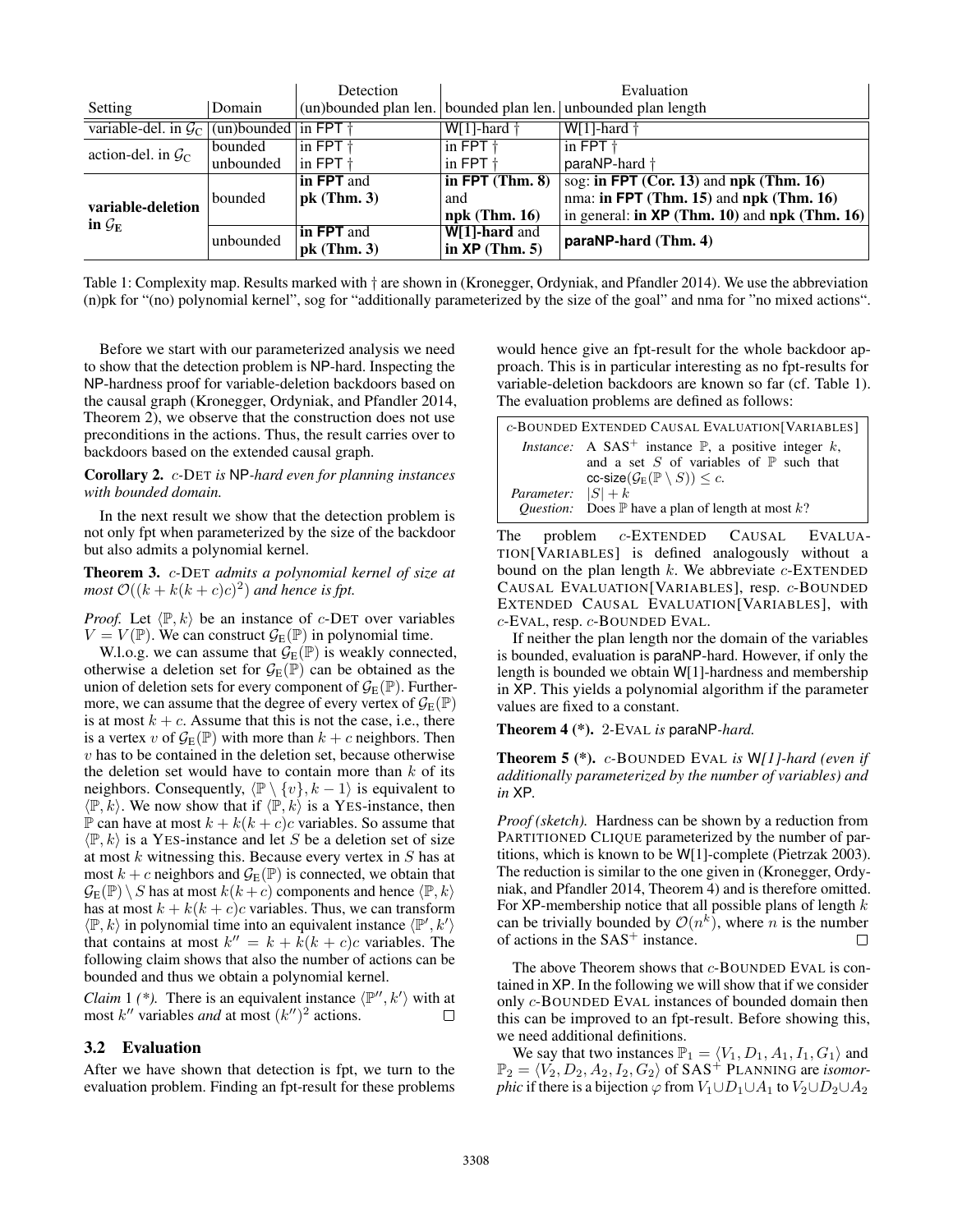such that (i)  $\varphi(v) \in V_2$  for every  $v \in V_1$ ,  $\varphi(d) \in D_2$  for every  $d \in D_1$ , and  $\varphi(a) \in A_2$  for every  $a \in A_1$ , (ii) for every  $a \in A_1$  and  $v \in V_1$  it holds that  $\varphi(\text{pre}(a)[v]) =$  $pre(\varphi(a))[\varphi(v)]$  and  $\varphi(eff(a)[v]) = eff(\varphi(a))[\varphi(v)]$ , and (iii) for every  $v \in V_1$  it holds that  $\varphi(I_1[v]) = I_2[\varphi(v)]$  and  $\varphi(G_1[v]) = G_2[\varphi(v)].$ 

In the following let  $\mathbb{P} = \langle V, D, A, I, G \rangle$  be a SAS<sup>+</sup> PLAN-NING instance and S be a c-Extended Causal Backdoor of P. We denote by  $C(\mathbb{P}, S)$  the set of components of  $\mathcal{G}_E(\mathbb{P} \setminus S)$ . We say that two components  $C_1$  and  $C_2$  in  $C(\mathbb{P}, S)$  are *equivalent*, denoted by  $C_1 \equiv C_2$ , if there is an isomorphism  $\varphi$ between  $\mathbb{P}(V(C_1) \cup S)$  and  $\mathbb{P}(V(C_2) \cup S)$  such that  $\varphi(s) = s$ for every  $s \in S$ .

Let  $p \in \mathbb{N}$ . We denote by  $E(\mathbb{P}, S, p)$  the SAS<sup>+</sup> PLAN-NING instance obtained from  $P$  by removing any component in excess of p from  $C(\mathbb{P}, S)$  for every equivalence class with respect to  $\equiv$ . Furthermore, we write  $E(\mathbb{P}, S)$  to denote  $E(\mathbb{P}, S, 1)$ . By "removing a component  $C \in C(\mathbb{P}, S)$  from  $\mathbb{P}$ " we mean that all variables in  $V(\mathbb{P})$  together with all actions that have at least one precondition or effect in  $C$  are removed from  $\mathbb P$ . Observe that  $E(\mathbb P, S, p)$  is unique up to isomorphism.

We denote by  $ET(\mathbb{P}, S)$  an arbitrary but fixed ordering of the components of  $C(E(\mathbb{P}, S), S)$  and by  $EV(\mathbb{P}, S)$  the vector  $v \in \mathbb{N}^{|\widetilde{\text{ET}}(\mathbb{P},S)|}$  such that for every i with  $1 \leq i \leq |\text{ET}(\mathbb{P},S)|$ , we have that  $v[i]$  is equal to the total number of components of  $C(\mathbb{P}, S)$  that are equivalent to the component  $ET(\mathbb{P}, S)[i]$ . Observe that a planning instance  $\mathbb{P}'$  with c-Extended Causal Backdoor S' is equivalent to  $\mathbb P$  if  $E(\mathbb P, S)$  is isomorphic to  $E(\mathbb{P}', S')$  and  $EV(\mathbb{P}, S) = EV(\mathbb{P}', S')$ . The following lemma gives an upper bound on the number of equivalence classes of the components.

**Lemma 6** (\*).  $|\text{ET}(\mathbb{P}, S)|$  *is at most*  $c \cdot ((|D| + 1)^{2(c+|S|)})$ .  $2^{(|D|+1)^{2(c+|S|)}}$ .

Our fpt-algorithms use the following general approach: We first compute a reduced instance  $\mathbb{P}'$  of the form  $\mathbf{E}(\mathbb{P}, S, l)$  for some  $l \in \mathbb{N}$  that is equivalent to  $\mathbb P$  in fpt time. We then use the following lemma to show that  $\mathbb{P}'$  and hence also  $\mathbb P$  can be solved in fpt-time. Observe that instead of solving  $\mathbb{P}'$  using brute-force (as it is done in the following lemma) one can use state-of-the-art planners or even heuristic approaches to solve  $\mathbb{P}'$ . This provides a high degree of freedom for the design of efficient algorithms that use our backdoor set approach.

Lemma 7 (\*). *Given a* SAS<sup>+</sup> PLANNING *instance* P*, a*  $c$ -*Extended Causal Backdoor*  $S$  *of*  $\mathbb{P}$ *, and*  $l \in \mathbb{N}$ *, we can solve* c-EVAL and c-BOUNDED EVAL of  $E(\mathbb{P}, S, l)$  *in time*  $\mathcal{O}(|D|^{V(\text{E}(\mathbb{P},S,l))} + |V| \cdot |\text{ET}(\mathbb{P},S)|).$ 

With the help of the above two lemmas it is now relatively straightforward to prove the following theorem.

## Theorem 8 (\*). c*-*BOUNDED EVAL *is fpt for instances with bounded domain.*

Given that c-BOUNDED EVAL is fpt for instances with bounded domain, it becomes natural to ask whether the same holds for c-EVAL instances of bounded domain. Even though, we are not able to answer this question in its full generality, we obtain fpt-algorithms for two natural restrictions of this problem, i.e., (i) if we consider the size of the goal as an

additional parameter, and (ii) for instances, which do not contain any mixed actions, i.e., actions that have effects both on S and on some component in  $C(\mathbb{P}, S)$ . Before showing these two results we need some preparation. In particular, we first show that  $c$ -EVAL is in XP for instances of bounded domain.

We denote by  $ST(\mathbb{P})$  an arbitrary but fixed ordering of all possible (total) states of  $\mathbb P$ . Let s be a (total) state of  $\mathbb P$ and assume that  $ET(\mathbb{P}, S) = \langle C_1, \ldots, C_{|ET(\mathbb{P},S)|} \rangle$ . Below we define the vector  $ESV(\mathbb{P}, S, s)$ , which will be important for the following constructions. The vector contains one entry for every type of a component and for every possible state of a component, whose value is equal to the number of components of the corresponding type being in that state (in the global state s). We denote by  $ESV-D(\mathbb{P}, S)$ the number  $\sum_{i=1}^i \mathcal{E}^{|E(T(\mathbb{P},S)|)} |ST(\mathbb{P}(V(C_i)))|$ . Let i with  $1 \leq$  $i \leq |ET(\mathbb{P}, \overline{S})|$  and  $z \in ST(\mathbb{P}(V(C_i)))$ . We denote by ESV-I( $\mathbb{P}, S, C_i, z$ ) the number  $\sum_{j=1}^{j \leq i} |ST(\mathbb{P}(V(C_j)))| + j_z$ , where  $z = ST(\mathbb{P}(V(C_i)))[j_z]$ . We denote by ESV $(\mathbb{P}, S, s)$ the vector  $v \in \mathbb{N}^{\text{ESV-D}(\mathbb{P},S)}$  such that for every i with  $1 \leq i \leq |\mathop{\mathrm{ET}}\nolimits(\mathbb{P},S)|$  and every  $z \in \mathop{\mathrm{ST}}\nolimits(\mathbb{P}(V(C_i)))$ , we have that  $v[ESV-I(\mathbb{P}, S, C_i, z)]$  is equal to the total number of components C in  $C(\mathbb{P}, S)$  that are equivalent to  $C_i$  and  $z = s[V(C)].$ 

We say that two (total) states of the variables of  $\mathbb{P}, s_1$  and  $s_2$ , are *equivalent*, denoted by  $s_1 \equiv_S s_2$ , if ESV( $\mathbb{P}, S, s_1$ ) = ESV( $\mathbb{P}, S, s_2$ ) and  $s_1[S] = s_2[S]$ .

Lemma 9 (\*). *Let* P *be a* SAS<sup>+</sup> PLANNING *instance and*  $s_1, s_2$  *be two equivalent (total) states of the variables of*  $\mathbb{P}$ *. Then, for any plan from*  $s_1$  *to*  $G$  *in*  $\mathbb{P}$ *, there is a plan from*  $s_2$ *to* G *in* P *of the same length, and vice versa.*

It follows from the above lemma that in order to decide whether  $\mathbb P$  has a plan (of a certain length) one does not need to distinguish between equivalent states, i.e., one can build a compressed version of the state-transition graph of  $\mathbb P$  that only contains exactly one representative state for every equivalence class. Furthermore, since the equivalence class of any (total) state s of  $\mathbb P$  can be represented by the vector  $v = ESV(\mathbb{P}, S, s)$  plus the partial state  $p = s[S]$ , the compressed state-transition graph contains at most as many states as the number of possible vectors  $v$  times the number of partial states  $p$ . This leads to the following theorem.

Theorem 10 (\*). c*-*EVAL *is in* XP *for planning instances with bounded domain.*

Next, we present our fpt-results for *c*-EVAL for instances with bounded domain. We start by giving an fpt-algorithm for the case where the goal is only defined on the backdoor set  $S$  (but not on any component). This result is shown by reducing the c-EVAL problem to the coverability problem for d-VASS. Then we use a recently obtained result that bounds the length of runs in a d-VASS (Bozzelli and Ganty 2011) to solve the aforementioned special case. We want to note that the reduction is interesting on its own as it applies to  $c$ -EVAL in its full generality and shows a deep connection between planning and the d-VASS coverability problem, which is usually merely studied in the context of verification.

Given  $\mathbb P$  and S, we construct a d-VASS  $\mathbb V(\mathbb P, S) = \langle Q, \Delta \rangle$ , where  $d = \text{ESV-D}(\mathbb{P}, S) + 1$ , and two  $\mathbb{V}(\mathbb{P}, S)$ -states  $s_I$  and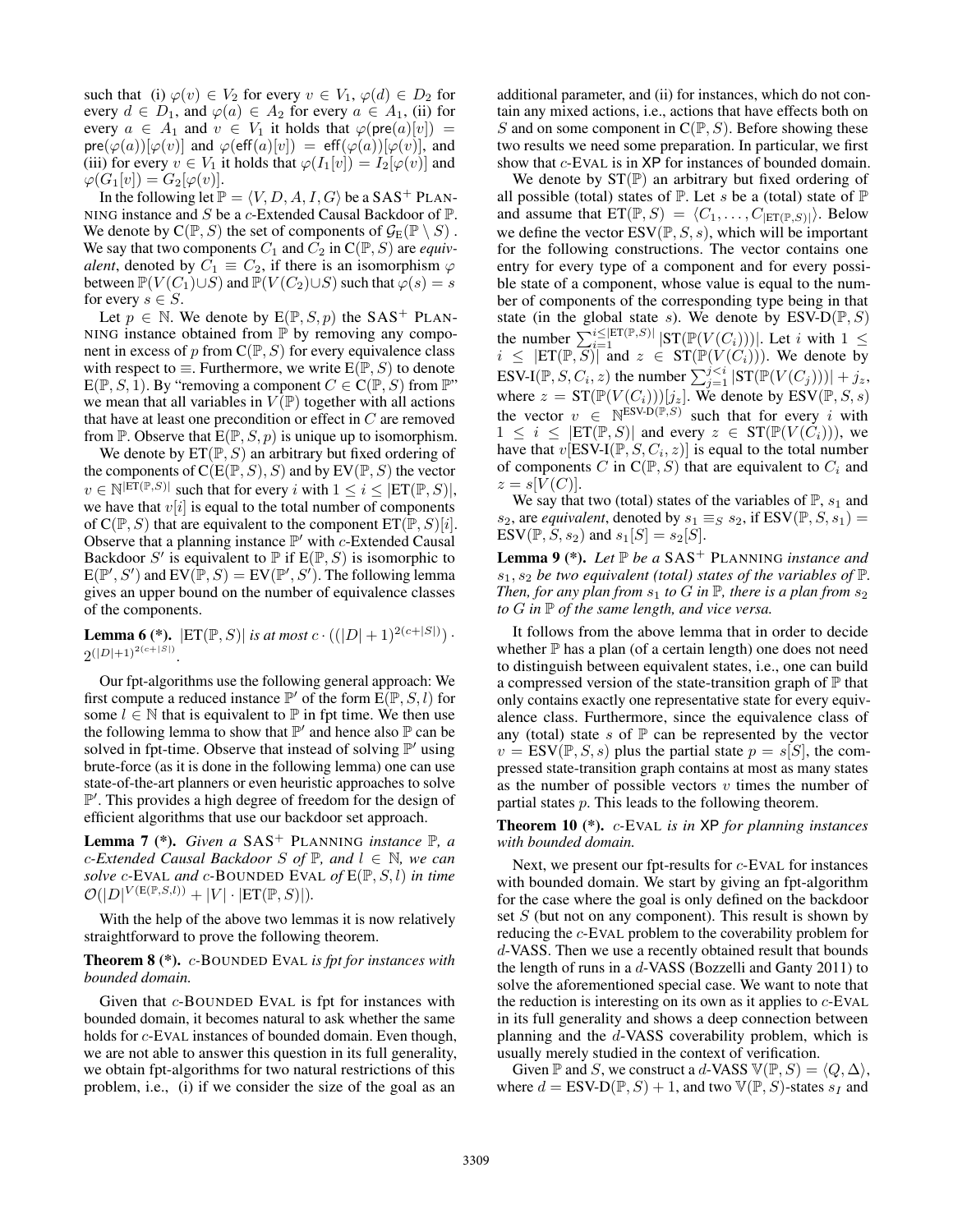$s_G$  such that  $\mathbb P$  has a plan if and only if  $s_G$  is coverable from  $s_I$  in  $\mathbb{V}(\mathbb{P}, S)$ . In the following we use the abbreviation  $\mathbb{P}_{\equiv} = \langle V_{\equiv}, D_{\equiv}, A_{\equiv}, I_{\equiv}, G_{\equiv} \rangle$  to denote the instance E(P, S). For  $q \in \overline{\mathbb{N}}$  and  $v \in \mathbb{N}^q$ , we denote by  $v^* \in \mathbb{N}^{q+1}$  the vector with  $v^*[i] = v[i]$  for every  $1 \le i \le q$  and  $v^*[q+1] = 0$ .

Let s be a (partial) state of  $\mathbb P$  and  $V' \subseteq V$ . Then, we denote by  $Z(\mathbb{P}, s, V^{\prime})$  an arbitrary but fixed ordering of the (total) states of  $\mathbb{P}(V')$  that are compatible with  $s[V']$ . The d-VASS  $V(\mathbb{P}, S)$  is constructed as follows.

S1 For every state of the variables in  $S$ , we add a control point  $q_s$  to  $Q$ .

- S2 For every action  $a \in A(\mathbb{P}_{\equiv})$ , we distinguish two cases:
- If a has no precondition and no effect on any component in  $C(\mathbb{P}_{\equiv}, S)$ , then for every  $p_S \in Z(\mathbb{P}_{\equiv}, \text{pre}(a), S)$ , we add the new control point  $q_{p_S, a}$  and we add the transitions  $\langle q_{p_S}, \mathbf{0}, q_{p_S, a} \rangle$  and  $\langle q_{p_S, a}, \mathbf{0}, q_{e_S} \rangle$  to  $\Delta$ , where  $e_S$ is the result of a in  $p_S$  on  $\mathbb{P}_{\equiv}(S)$ .
- $-$  otherwise, i.e., if  $a$  has at least one precondition or effect on a component C in  $C(\mathbb{P}_{\equiv}, S)$ . Then, for every  $p_S \in Z(\mathbb{P}_{\equiv}, \text{pre}(a), S)$  and every  $p_C \in$  $Z(\mathbb{P}_{\equiv}, \text{pre}(a), V(C))$ , let  $e_S$  be the result of a in  $p_S$  on  $\mathbb{P}_{\equiv}(S)$  and let  $e_C$  be the result of a in  $p_C$  on  $\mathbb{P}_{\equiv}(V(C))$ . Then we add a new control point  $q_{ps,a}$  and the transitions  $\langle q_{p_S}, v_1, q_{p_S, a} \rangle$  and  $\langle q_{p_S, a}, v_2, q_{e_S} \rangle$  to  $\Delta$ , where  $v_1 \in \mathbb{N}^d$  is  $-1$  at the ESV-I( $\mathbb{P}_{\equiv S}, S, C, p_C$ )-th entry and 0 on all other entries and  $v_2 \in \mathbb{N}^d$  is +1 at the ESV-I( $\mathbb{P}_{\equiv}$ , S, C,  $e_C$ )-th entry and 0 on all other entries.
- S3 We add a "goal control point"  $q_G$  to  $Q$ , as well as, a transition  $\langle q_s, \mathbf{0}, q_G \rangle$  for every state  $s \in Z(\mathbb{P}_{\equiv}, G_{\equiv}, S)$ .
- S4 Let  $ET(\mathbb{P}_{\equiv}, S) = \{C_1, \ldots, C_{|ET(\mathbb{P},S)|}\}.$  For every i with  $1 \leq i \leq |ET(\mathbb{P}_{\equiv}, S)|$  such that  $G_{\equiv}[V(C_i)] \neq$ u, and every  $g \in Z(\mathbb{P}_{\equiv}, G_{\equiv}, V(C_i))$ , we add the transition  $\langle q_G, v, q_G \rangle$ , where v is the vector with  $v[ESV-I(\mathbb{P}_{\equiv}, S, C_i, g)] = -1, v[d] = +1$ , and all other entries are 0.
- S5 We set  $s_I = \langle q_{I[S]}, \text{ESV}(\mathbb{P}, S, I)^* \rangle$  and  $s_G = \langle q_G, v_G \rangle$ , where  $v_G[d]$  is equal to the number of components C in  $C(\mathbb{P}, S)$  with  $G[V(C)] \neq u$  and all other entries of  $v_G$  are set to 0.

Theorem 11. Let P be a SAS<sup>+</sup> PLANNING *instance with goal* G, S be a c-Extended Causal Backdoor of  $\mathbb{P}$ ,  $d =$ ESV-D( $\mathbb{P}, S$ ) + 1*, and*  $\mathbb{V}(\mathbb{P}, S) = \langle Q, \Delta \rangle$  *be the d-VASS obtained from*  $\mathbb P$  *and S.* Furthermore, let  $s_I$  *and*  $s_G$  *be two* V(P, S)*-states (as defined above) and* g *be the number of components* C in  $C(F, S)$  *with*  $G[V(C)] \neq$  **u**. Then,  $s_I$  *and*  $s_G$  *satisfy the following properties:* (P1)  $\mathbb P$  *has a plan of length at most* k *if and only if there is a covering of*  $s_G$  *from*  $s_I$  *in*  $\mathbb{V}(\mathbb{P}, S)$  *of length at most*  $2k + g + 2$ *,*  $(P2) |Q| \leq |\mathsf{ST}(\mathbb{P}(S))| \cdot (1 + |A(\mathbb{P}_{\equiv}))| + 1$ *, (P3)*  $||\Delta|| \leq 1$ *,*  $(P4)$   $||s_G|| = g$ , and  $(P5)$   $\nabla(\mathbb{P}, S)$  *can be constructed in time*  $\mathcal{O}(|\text{ET}(\mathbb{P},S)|\cdot(|V|+(|D|+1)^{2(|S|+c)})).$ 

*Proof (sketch).* Due to space restrictions we only sketch the proof of (P1). To this end, we need the following claim.

*Claim* 2 (\*). There is a run of length  $l$  from  $s_I$  to some  $\mathbb{V}(\mathbb{P}, S)$ -state  $s_e \in \{ \langle q_s, v \rangle \mid s \in \text{ST}(\mathbb{P}(S)) \text{ and } v \in \mathbb{N}^d \}$  if and only if there is a total state s of  $\mathbb P$  and a sequence  $\omega$  of actions of length  $\frac{l-1}{2}$  such that s is the result of  $\omega$  in I and  $s_e = \langle q_{s[S]}, \tilde{\mathrm{ESV}}(\mathbb{P}^2, S, s)^* \rangle.$ 

Assume that  $\omega = \langle a_1, \ldots, a_k \rangle$  is a plan for P that results in the state  $s$ . It follows from Claim 2 that there is a run  $r$ from  $s_I$  to  $\langle q_{s[S]}, \text{ESV}(\mathbb{P}, S, s)^* \rangle$  of length  $2k + 1$ . Because s is a goal state, we obtain from S3 that there is a transition  $t = \langle q_{s[S]}, \mathbf{0}, q_G \rangle$ . Furthermore, again because s is a goal state, it follows that the sum of all entries of  $ESV(\mathbb{P}, S, s)$ that correspond to a goal state of some component is equal to g. Hence, we obtain a covering of  $s_G$  from  $s_I$  of length  $2k+1+1+g = 2k+g+2$ , by appending t followed by all the g applicable transitions of the form  $\langle q_G, v, q_G \rangle$  (obtained from  $S4$ ) to  $r$ .

For the reverse direction assume that  $r$  is a covering of length l of  $s_G$  from  $s_I$  in  $\mathbb{V}(\mathbb{P}, S)$ . Since all outgoing transitions from  $q_G$  are self-loops, we obtain that  $\mathbb{V}(\mathbb{P}, S)$ states involving  $q_G$  only appear (together) at the end of  $r$ . Let  $s_e$  be the last state reached by r before the first occurrence of a state involving  $q_G$  and let l' be the length of the subsequence of r from  $s_I$  to  $s_e$ . Because the only transitions leading to a state involving  $q_G$  are from states in  $\{ \langle q_s, v \rangle \mid s \in \text{ST}(\mathbb{P}(S)) \text{ and } v \in \mathbb{N}^d \},$  we obtain that  $s_e \in {\{\langle q_s, v \rangle | s \in \text{ST}(\mathbb{P}(S)) \text{ and } v \in \mathbb{N}^d \}$  (see S3). It follows from Claim 2 that there is a total state s of  $\mathbb P$ and a sequence of actions  $\omega$  of length  $\frac{l'-1}{2}$  such that s is the result of  $\omega$  in I and  $s_e = \langle q_{s[S]}, \text{ESV}(\mathbb{P}, S, s)^* \rangle$ . We claim that  $\omega$  is a plan of length  $\frac{l-g-2}{2}$  for  $\mathbb P$ . Since the only transitions leading to  $q_G$  are of the form  $\langle q_{s'}, \mathbf{0}, q_G \rangle$  where  $s' \in Z(\mathbb{P}_{\equiv}, G_{\equiv}, S)$  (see S3), we obtain that  $s[S]$  is compatible with G. Let  $\langle q_G, v \rangle$  be the last  $V(\mathbb{P}, S)$ -state visited by r. Because r covers  $s_G$ , we obtain that  $v[d] \geq g$ . Because all transitions that increase the value of the  $d$ -th dimension in  $V(\mathbb{P}, S)$  also decrease the value of a dimension that corresponds to some goal state of some component by the same amount (see S4), it follows that the number of components, whose state in  $s$  is compatible with the goal state, is at least g. Because  $g$  is equal to the total number of components in  $C(\mathbb{P}, S)$  for which the goal state is defined (see S5), we obtain that all of these components have reached a goal state in s. Hence, s is compatible with G. Because exactly  $g + 1$ transitions are executed by  $r$  after the state  $s_e$ , we obtain that  $l' = l - 1 - g$  and hence the length of  $\omega$  is  $\frac{l'-1}{2} = \frac{l-g-2}{2}$ , as required.  $\Box$ 

Theorem 12. c*-*EVAL *is fpt for instances with bounded domain and no goals in the components.*

*Proof.* Let  $\mathbb{I} = \langle \mathbb{P}, S \rangle$  be an instance of c-EVAL. Furthermore, let  $V(\mathbb{P}, S)$  be the d-VASS and  $s_I$  and  $s_G$  be the two  $\mathbb{V}(\mathbb{P}, S)$ -states as defined above, where  $d = \text{ESV-D}(\mathbb{P}, S) + 1$ . Because of Proposition 1, we obtain that if  $s_G$  is coverable from  $s_I$  in  $\mathbb{V}(\mathbb{P}, S)$ , then there is a covering of  $s_G$  from  $s_I$  of length at most  $l = (|Q| \cdot (||\Delta|| + ||s_G|| + 2))^{(3d)!+1}$ . Using our assumption that  $G$  is not defined on any component in  $C(\mathbb{P}, S)$  together with Theorem 11 (P1), we obtain that any minimal plan for  $\mathbb P$  has length at most  $\frac{l-2}{2}$ .

Because every action in a plan for  $\mathbb P$  can change the state of at most one component at a time and we assume that there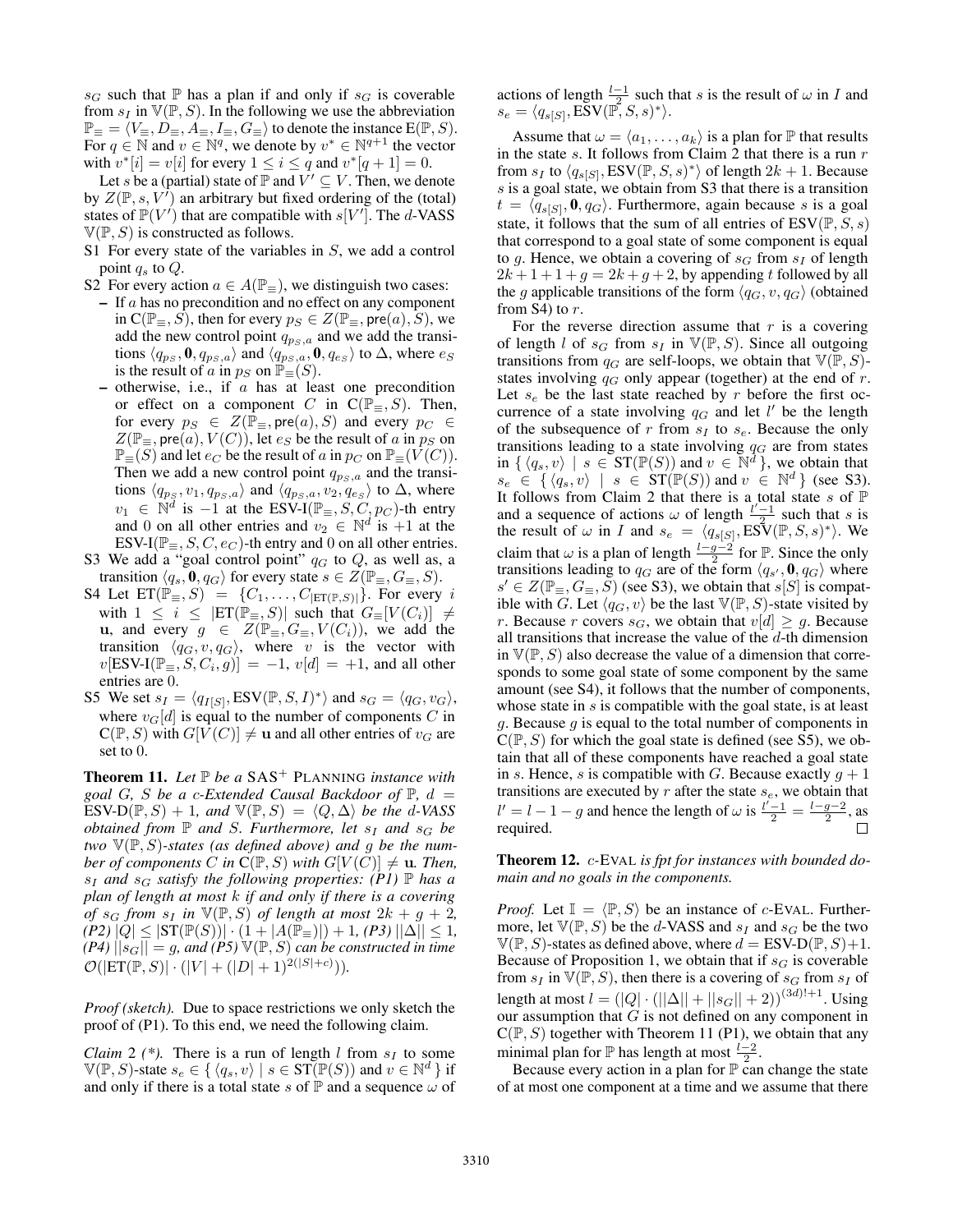are no goals defined on the components of  $C(\mathbb{P}, S)$ , we obtain that  $\mathbb P$  is equivalent to the instance  $\mathbb P' = \mathbb E(\mathbb P, S, \frac{l-2}{2})$ . It follows from Lemma 7 that we can solve  $\mathbb P$  in time  $\mathcal{O}(|D|^{V(\mathbb{P}')} + |V| \cdot |\mathbf{ET}(\mathbb{P}, S)|)$ . To see that this is an fptalgorithm it only remains to show that  $V(E(\mathbb{P}, S, \frac{l-2}{2}))$  can be bounded by a function of  $c$ ,  $|D|$ , and  $|S|$ . In particular, because  $|V(\mathbb{E}(\mathbb{P},S,\frac{l-2}{2}))| \leq |S| + c \cdot |\mathbb{E}(\mathbb{P},S)| \cdot \frac{l-2}{2}$ , it is sufficient to bound  $|\widetilde{\mathrm{ET}}(\mathbb{P},S)|$  and l by a function of c, |D|, and |S|. By Lemma 6 this clearly holds for  $|ET(\mathbb{P}, S)|$ . Furthermore, using our assumption that  $G$  is not defined on any component in  $C(\mathbb{P}, S)$  together with Theorem 11 (P2, P3, and P4), we obtain that  $l \leq (3 \cdot |Q|)^{(3d)!+1} \leq$  $(3 \cdot (ST(\mathbb{P}(S))) \cdot (|A(\mathbb{P}_{\equiv})| + 1) + 1))^{(3d)!+1}$ , where  $|A(\mathbb{P}_{\equiv})| \leq (|D| + 1)^{2(c+|S|)} |\text{ET}(\mathbb{P},S)|, |\text{ST}(\mathbb{P}(S))| \leq$  $|D|^{|S|}$ , and  $d = \text{ESV-D}(\mathbb{P},S) + 1 \leq |\text{ET}(\mathbb{P},S)| \cdot |D|^c$ , as required.  $\Box$ 

Corollary 13. c*-*EVAL *is fpt for bounded domain and when additionally parameterized by the size of the goal.*

With help of the next lemma we show that  $c$ -EVAL is fpt for bounded domain if there are no mixed actions.

**Lemma 14** (\*). Let  $\mathbb{I} = \langle \mathbb{P}, S \rangle$  *be an instance of c*-EVAL *that contains no mixed actions. Then* I *is equivalent to the* c-EVAL *instance*  $\mathbb{I}' = \langle \mathbb{P}', S \rangle$ , where  $\mathbb{P}' = E(\mathbb{P}, S, m)$  and  $m = \max_{T \in \text{ET}(\mathbb{P},S)} |\text{ST}(\mathbb{P}(V(T)))|.$ 

*Proof (sketch)*. For the forward direction suppose that  $\omega$  is a plan for  $\mathbb P$ . The main idea to obtain a plan for  $\mathbb P'$  is to make efficient use of the limited amount of components available and to ensure at the same time that every state of a component that will be used at a later stage of the plan remains accessible. Informally, this is achieved by avoiding to keep multiple components that are in the same state for as long as possible. In this way we are able to construct a valid sequence of actions  $\omega''$  for  $\mathbb{P}'$  whose application in  $I'$  results in a state s'' such that (1)  $s''[S]$  is compatible with  $G'[S], (2)$  for every component C in  $\dot{C}$ ( $\dot{P}'$ , S), either  $s''[V(C)] = I'[V(C)]$  or  $s''[V(C)]$  is compatible with  $G'[V(\dot{C})]$ , and (3) for every  $T \in \text{ET}(\mathbb{P}^1, S)$ there is a component  $C \in \mathbb{C}(\mathbb{P}', S)$  equivalent to T such that  $s''[V(C)]$  is compatible with  $G'[V(C)]$ . The details for the construction of  $\omega''$  can be found in (Kronegger, Ordyniak, and Pfandler 2015). Note that  $\omega''$  almost constitutes a plan for  $\mathbb{P}'$ . It only remains to show how to extend  $\omega''$  to ensure that also the components that are still in the initial state after applying  $\omega''$  to  $\overline{I}'$  can reach a goal state. For every  $C \in \mathrm{C}(\mathbb{P}',\dot{S})$ with  $s''[V(C)] = I'[V(C)]$ , we denote by C' a component in  $C(\mathbb{P}', S)$  equivalent to C such that  $s''[V(C')]$  is compatible with the goal state (which must exists due to (3)). Then, we obtain a plan for  $\mathbb{P}'$  by applying the following procedure for every component  $C \in \mathcal{C}(\mathbb{P}^7, S)$  with  $s''[V(C)] = I'[V(C)]$ : For every occurrence of an action  $a'$  in  $\omega''$  that has at least one effect on  $C'$ , we insert (after the occurrence of  $a'$ ) the unique action a in  $\mathbb{P}'(S \cup V(C))$  that corresponds to a'. This concludes the proof of the forward direction.

For the reverse direction suppose that  $\omega'$  is a plan for  $\mathbb{P}'$ . For every  $C \in \mathbb{C}(\mathbb{P}, S) \setminus \mathbb{C}(\mathbb{P}', S)$ , we denote by  $C'$  one of the components in  $C(\mathbb{P}', S)$  that is equivalent to C. Then, we obtain a plan for  $P$  by applying the following procedure for every component  $C \in \mathbb{C}(\mathbb{P}, S) \setminus \mathbb{C}(\mathbb{P}', S)$ : For every occurrence of an action  $a'$  in  $\omega'$  that has at least one effect on  $C'$ , we insert (after the occurrence of  $a'$ ) the unique action  $a$ in  $\mathbb{P}(S \cup V(\hat{C}))$  that corresponds to  $a'$ . П

### Theorem 15. c*-*EVAL *is fpt for instances with bounded domain and no mixed actions.*

*Proof.* Let  $\mathbb{I} = \langle \mathbb{P}, S \rangle$  be an instance of c-EVAL, and  $m = \max_{T \in \text{ET}(\mathbb{P},S)} |\text{ST}(\mathbb{P}(V(T)))|$ . Because of Lemma 14, it holds that  $\overline{\mathbb{I}}$  is equivalent to the instance  $\mathbb{I}' = \langle \mathbb{P}', S \rangle$ , where  $\mathbb{P}' = \mathbb{E}(\mathbb{P}, S, m)$ . It follows from Lemma 7 that we can solve  $\mathbb P$  in time  $\mathcal O(|D|^{V(\mathbb P')} + |V| \cdot |\text{ET}(\mathbb P, S)|)$ . Because  $\mathbb P'$  has at most  $|S| + c \cdot |\mathbf{ET}(\mathbb{P}, S)| \cdot m$  variables, it now follows from the upper bound on  $|ET(\mathbb{P}, S)|$  given in Lemma 6 and the fact that  $m \leq |D|^c$  that c-EVAL is fpt.  $\Box$ 

In contrast to the c-DET problem, for which we showed a polynomial kernel result, the next result shows that it is very unlikely that there exists a polynomial kernel for the evaluation problems c-EVAL and c-BOUNDED EVAL.

Theorem 16 (\*). *Neither* c*-*EVAL *nor* c*-*BOUNDED EVAL *with bounded domain admit a polynomial kernel unless* coNP ⊆ NP/poly*. This even holds for* c*-*EVAL *without goals on components and mixed actions.*

We want to highlight that the fpt-results of Theorem 12, Corollary 13 and Theorem 15 do not hold if the causal graph is considered instead of the extended causal graph. Observe that for c-EVAL with bounded domain and without goals in the components (Theorem 12) or additionally parameterized by the size of the goal (Corollary 13), W[1]-hardness is already shown in the construction of the proof of Theorem 4 in the work of Kronegger, Ordyniak, and Pfandler (2014). By small modifications of this construction one can show  $W[1]$ -hardness for  $c$ -EVAL with bounded domain but without mixed actions (Theorem 15). Thus, our notion of backdoors yields indeed an improvement when compared to the notion of variable-deletion backdoors considered previously (Kronegger, Ordyniak, and Pfandler 2014).

#### 4 Conclusion

We have introduced a new type of variable-deletion backdoors and have shown three kinds of results for the detection and evaluation problem in various settings: In three cases we were able to present (i) fpt-algorithms, which are complemented by (ii) parameterized intractability results. Furthermore, for the problems that are fpt, we have answered the question (iii) whether efficient preprocessing is possible, i.e., whether there is a polynomial kernel. With help of this new type of backdoor, we could obtain fpt-results for problems, which remain W[1]-hard under the notion based on the causal graph. This answers, in particular, one of the open questions asked in (Kronegger, Ordyniak, and Pfandler 2014).

Since the connection to verification allowed to build upon results for the VASS formalism, it would be interesting to closer investigate this connection. This might also help to solve the open problem whether c-EVAL with bounded domain of the variables is fpt. Solving this open problem would also provide novel insights into the coverability problem for